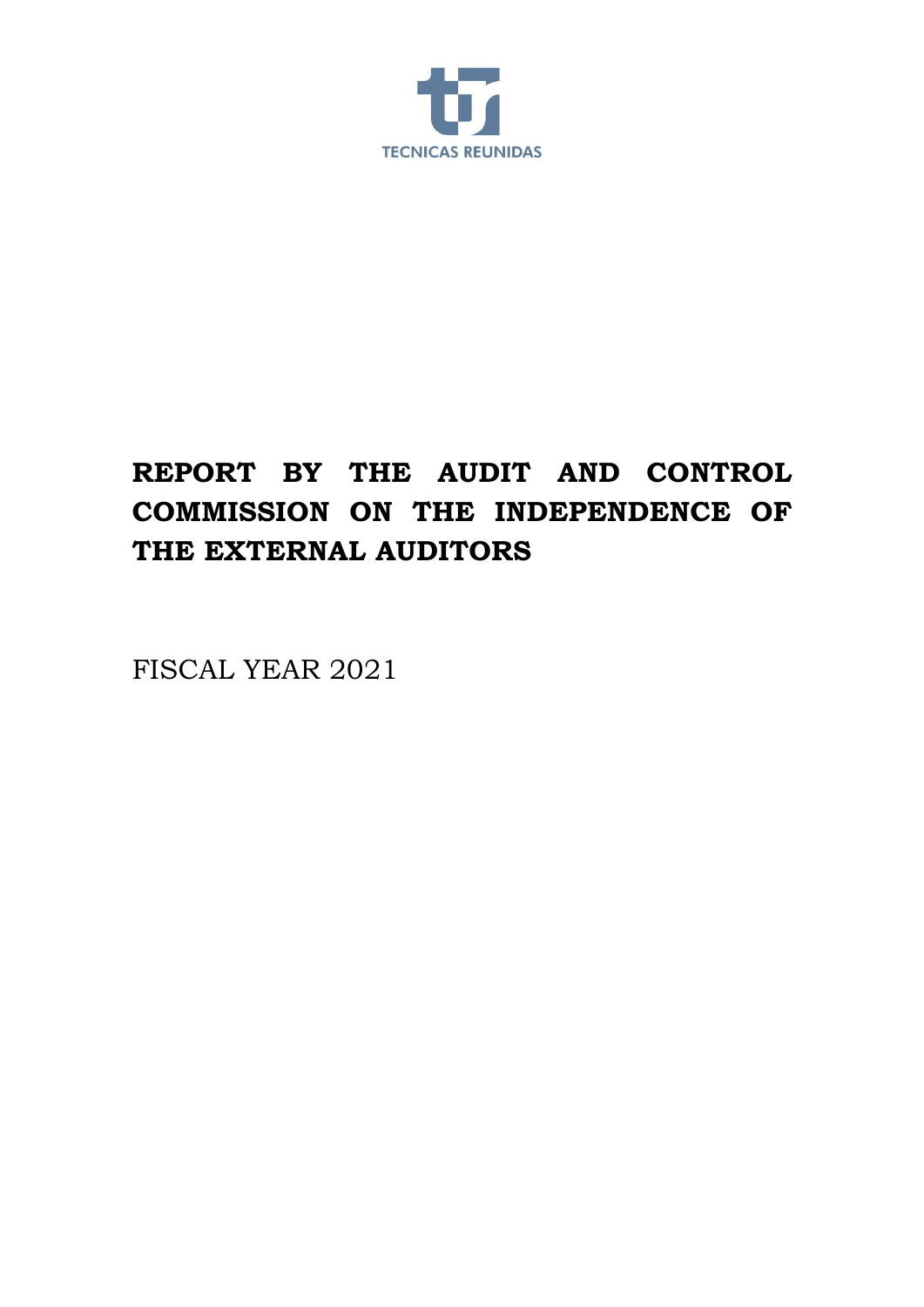

### **1. INTRODUCTION**

In accordance with the provisions of Article 529 quaterdecies 4 of the consolidated text of the Capital Companies Act, approved by Royal Legislative Decree 1/2010, of July 2 (the "**Capital Companies Act**"), as well as Article 13.2 of the Regulations of the Board of Directors of Técnicas Reunidas, S.A. (the "**Company**"), it is the responsibility of the Audit and Control Commission (the "**Commission**") to establish an appropriate relationship with the external auditor in order to receive information on any issues that might jeopardize their independence. Likewise, the Commission shall also issue, annually and prior to issuing the auditor's report, a report expressing an opinion on the independence of the auditor, which will contain, without exception, an assessment of the provision of services other than those referred to above, considered individually and in their entirety, separate from the statutory audit and related to the rules on independence or the regulations governing auditing.

In fulfillment of this obligation, the Commission has prepared this report, which will be published on the Company website with sufficient time in advance of the Ordinary General Shareholders' Meeting.

#### **2. ANALYSIS OF EXTERNAL AUDITOR INDEPENDENCE**

The auditing firms Deloitte, S.L. ("**Deloitte**") and PricewaterhouseCoopers Auditores S.L. ("**PwC**") were re-elected as auditors for the Company and its consolidated Group for fiscal year 2020 (both auditors must act jointly) at the General Shareholders' Meeting held on June 29, 2021 with 99.36% of votes in favor.

During the course of its activities throughout 2021, the Commission has held the pertinent meetings with Deloitte and PwC, from whom they have received detailed information about the non-audit services provided to the Company and other entities comprising its Group in accordance with the provisions to that effect in Article 13.2 of the Board of Directors' Regulations and in order to ensure compliance with the provisions of Article 529 quaterdecies.4.e) of the Capital Companies Act.

The breakdown of the services provided by PwC and Deloitte to the Company and its consolidated Group during fiscal year 2021 is as follows (in thousands of euros):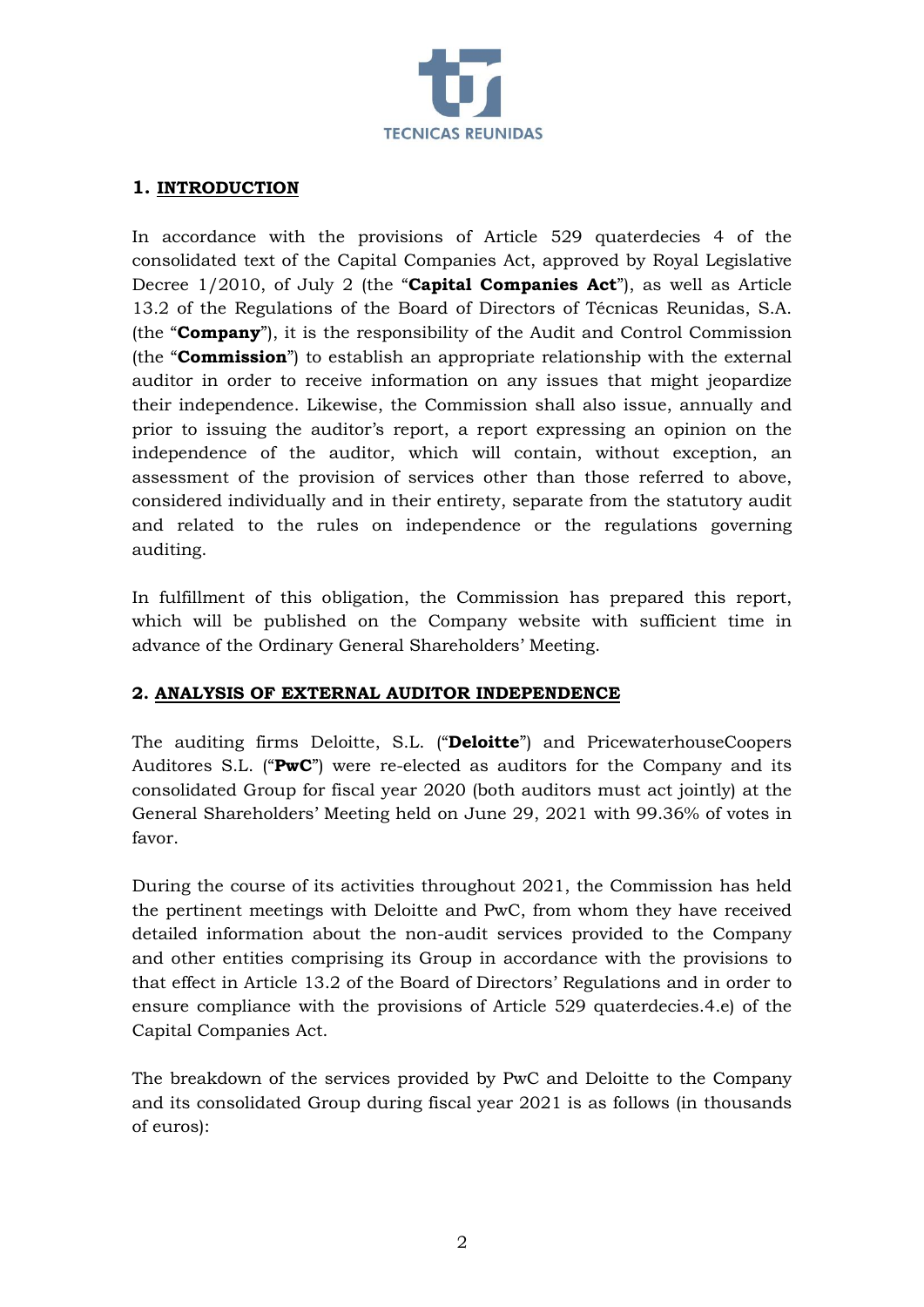

## 1) Deloitte:

|                                                | 2020 2021 |     |
|------------------------------------------------|-----------|-----|
| Account auditing services                      | 522       | 606 |
| Other services different from account auditing | 54        | 69  |
| Tax services                                   | 40        | 24  |
| Total                                          | 646       | 675 |

2) PwC:

|                                                | 2020  | 2021 |
|------------------------------------------------|-------|------|
| Account auditing services                      | 808   | 803  |
| Other services different from account auditing | 177   | 263  |
| Tax services                                   | 344   | 103  |
| Total                                          | 1.329 |      |

The categories "*Other services different from account auditing*" and "*Tax services*" include mainly advisory services relating specifically to matters concerning the activity of the TR Group's international subsidiaries or sustainability issues, among others. Consequently, the Commission concludes that none of the services provided by Deloitte and PwC to the Company during fiscal year 2021 constitutes any of those prohibited by the Law on Account Auditing.

The Commission has analyzed the monitoring of the issues set out in Act 22/2015, of July 20, on Account Auditing, specifically as regards business combinations involving external auditors. Thus, the cost of services provided by Deloitte and PwC to the Company and its consolidated Group for fiscal year 2021 amounts to 1.844 thousand euros (1,169 thousand euros corresponding to PwC and 675 thousand euros corresponding to Deloitte), of which 435 thousand euros (23,59% of the total amount) corresponds to non-audit services (366 thousand euros by PwC and 69 thousand euros by Deloitte).

The Commission has assessed in a motivated manner the provision of each and every one of the services additional to the account auditing services provided by Deloitte and PwC during fiscal year 2021, both individually and as a whole and considers that the provision of the audit services by Deloitte and PwC has not been influenced or determined by the provision of these additional services.